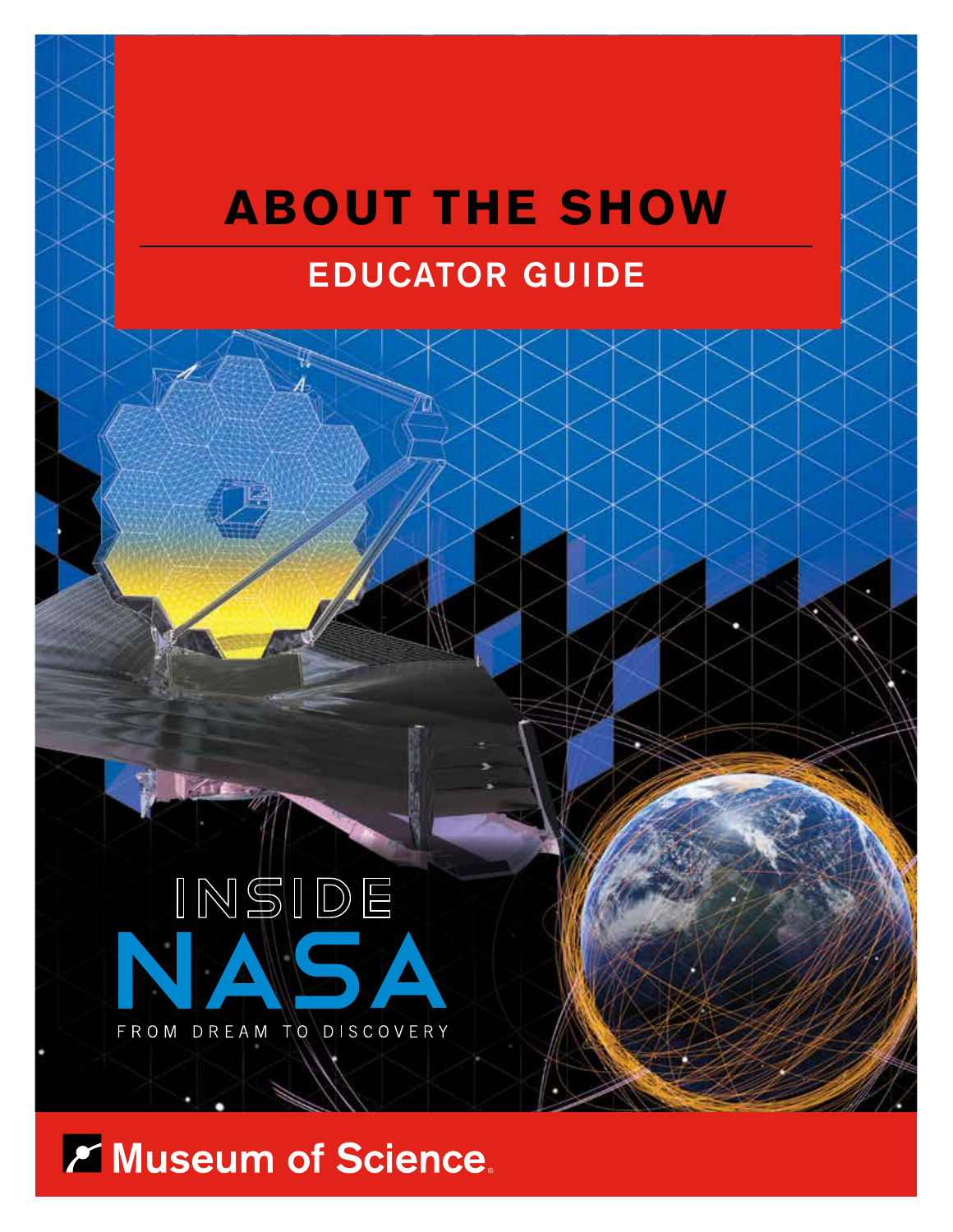### **About This Guide**



#### **Introduction**

This Educator Guide is designed to support the Planetarium show *Inside NASA: From Dream to Discovery*, produced by the Museum of Science, Boston. Included are:

- A show synopsis
- A list of connections to the:
	- Next Generation Science Standards
	- Massachusetts Science and Technology/Engineering Standards (2013 Draft)
	- Massachusetts Science and Technology/Engineering Curriculum Framework (2001)
- Suggested exhibits at the Museum of Science that have themes consistent with *Inside NASA: From Dream to Discovery*.

#### **Additional Resources**

In addition to this guide, a series of educator guides containing detailed information or activities about individual themes within the show can be found on the mos.org/fulldome website. Themes include:

- Design a Mission
- Fixing the Hubble Space Telescope
- Gravity and Space Travel
- Infrared Astronomy
- Waves and Information Transfer

#### **Contact Information**

If you have any questions about the materials or the show, please email athompson@mos.org.

- For general field trip planning resources, visit mos.org/educators.
- For school group reservations, call Science Central, open daily 9:00 a.m. – 5:00 p.m.: 617-723-2500, 617-589-0417 (TTY).

#### **Thank you for using these materials!**



GRAVITY AND SPACE TRAVE

FIXING THE HUBBLI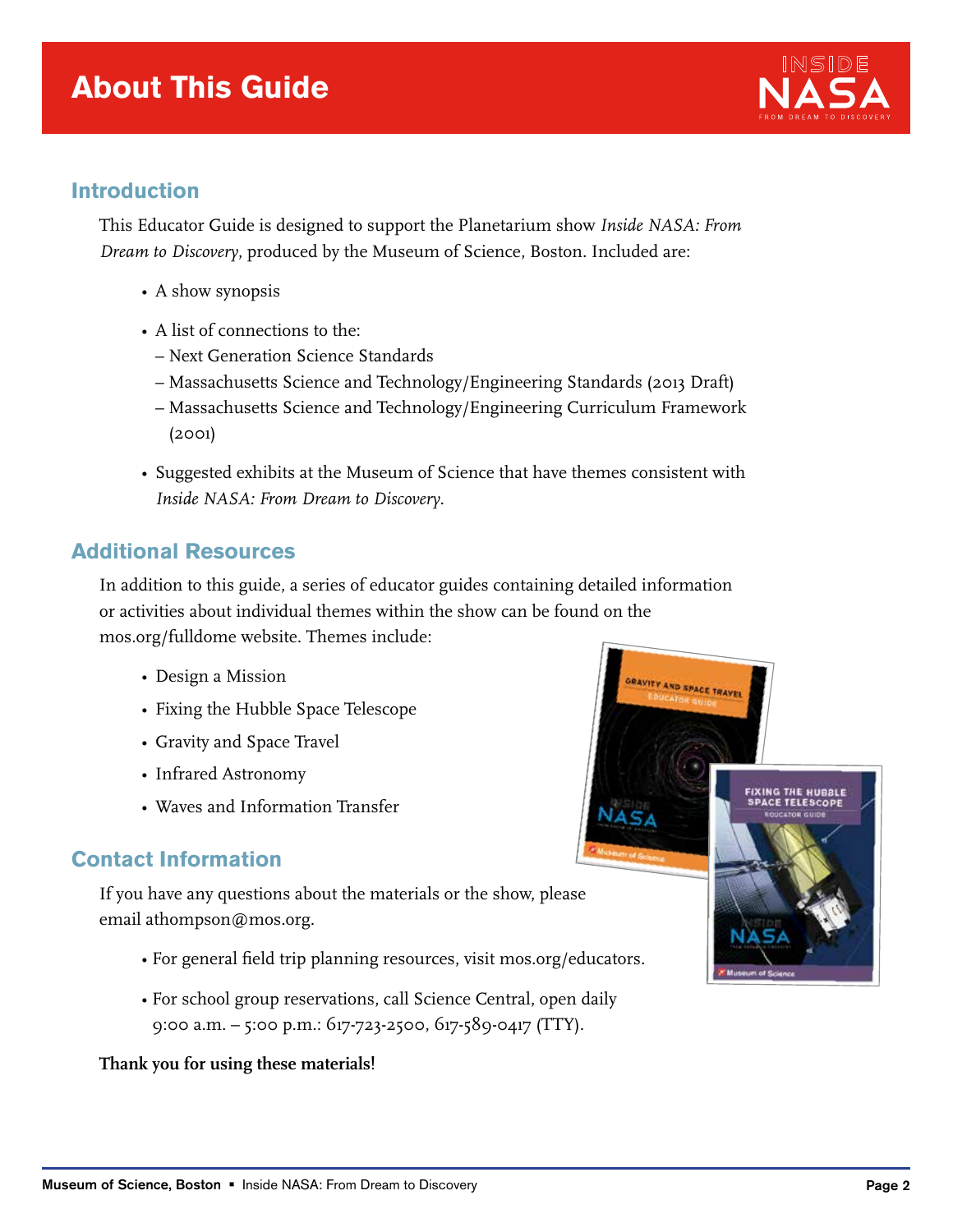



Humans are born explorers and engineers. We challenge ourselves with increasingly difficult questions about the world around us, questions that drive us to create machines, tools, and technologies to help us in our quest.

Inside NASA: From Dream to Discovery begins with an exploration of the Hubble Space Telescope and its many components, all of which must work together so that the telescope can do its job. To improve upon its legacy, engineers are now building the next great orbiting observatory: the James Webb Space Telescope (Webb). However, Webb comes with some significant design challenges: it must be huge, it must stay cold, and it must be placed far out in space.

To overcome these challenges, engineers use tools like the Integration and Testing facility at NASA's Goddard Space Flight Center. We travel through the facility on screen, peeking into the chambers responsible for pushing the spacecraft components to their very limits. All spacecraft must pass through tests like these, and it is up to engineers to learn from their data and any failures in order to create a mission truly ready for launch.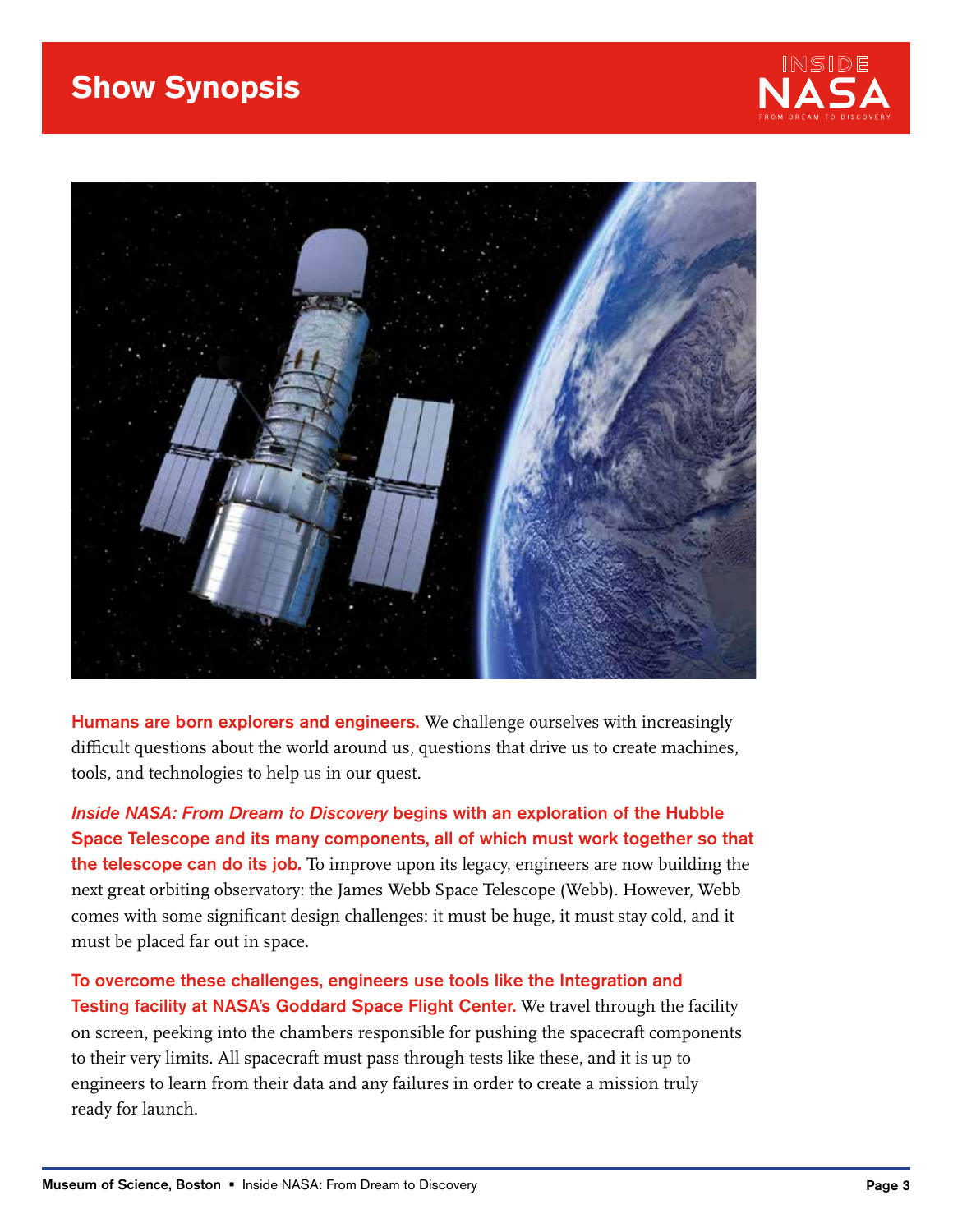

We move from the testing facility to Kennedy Space Center to watch the launch of the New Horizons probe, destined for Pluto. As part of its journey, New Horizons uses Jupiter's enormous gravity for a speed boost, whittling down the entire trip to only nine years. When New Horizons arrives at Pluto, engineers and scientists will be waiting anxiously for confirmation that all their work has paid off.

From design to creation to launch, engineering is an exciting process. Through ingenuity and persistence, humans have the ability to take the impossible and make it reality. As we continue to push the limits, it's up to future generations to take us farther into the frontier of space.

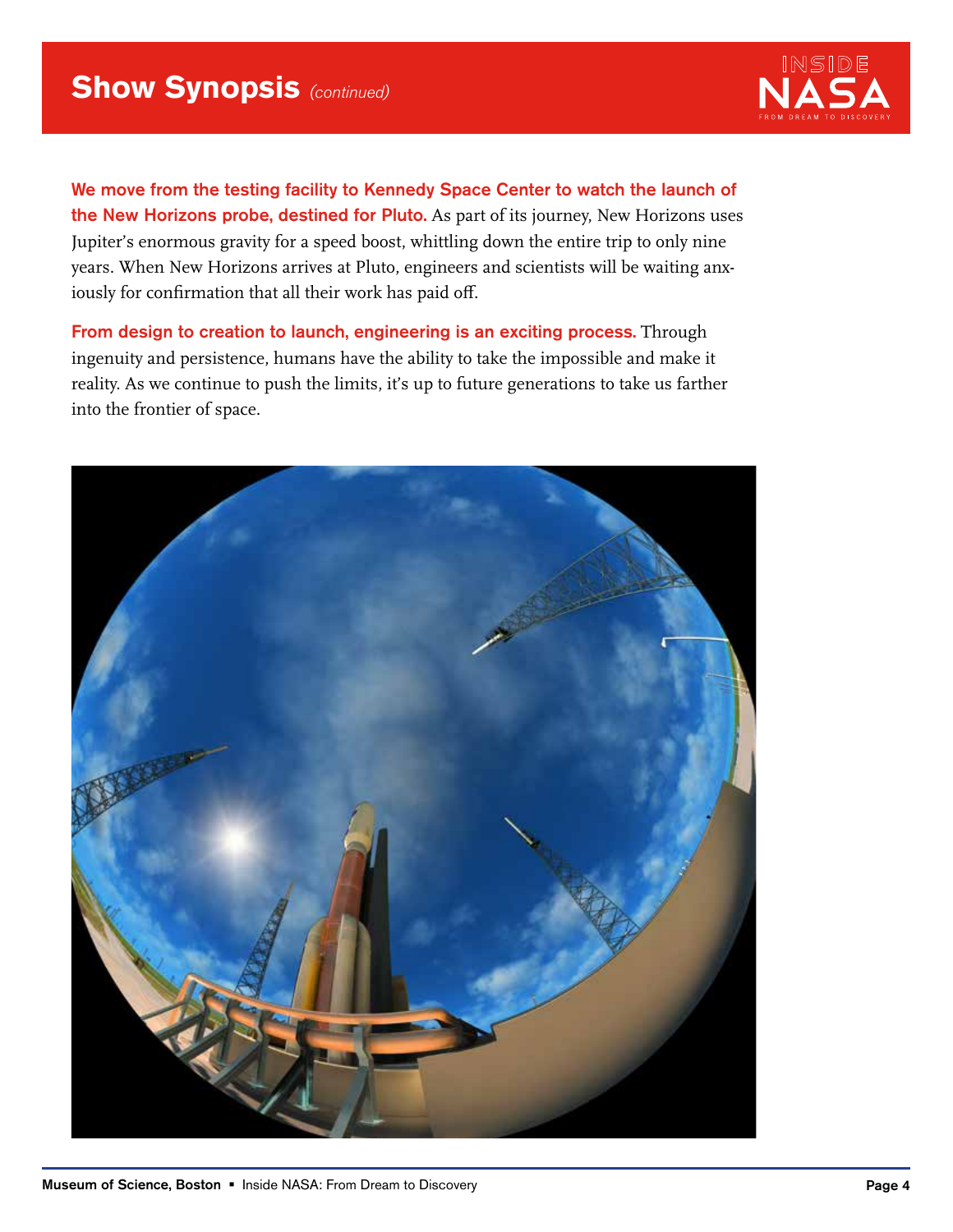

#### **Next Generation Science Standards:**

| <b>PERFORMANCE EXPECTATIONS</b> |                                                                                                                                                                                                                                       |  |  |
|---------------------------------|---------------------------------------------------------------------------------------------------------------------------------------------------------------------------------------------------------------------------------------|--|--|
| $3 - 5 - ETS1 - 1$              | Define a simple design problem reflecting a need or a want that includes specific criteria<br>for success and constraints on materials, time, or cost.                                                                                |  |  |
| $3 - 5 - ETS1 - 3$              | Plan and carry out fair tests in which variables are controlled and failure points are considered<br>to identify aspects of a model or prototype that can be improved.                                                                |  |  |
| MS-ETS1-2                       | Evaluate competing design solutions using a systematic process to determine how well they<br>meet the criteria and constraints of the problem.                                                                                        |  |  |
| MS-ETS1-3                       | Analyze data from tests to determine similarities and differences among several design solutions<br>to identify the best characteristics of each that can be combined into a new solution to better<br>meet the criteria for success. |  |  |
| MS-ETS1-4                       | Develop a model to generate data for iterative testing and modification of a proposed object,<br>tool, or process such that an optimal design can be achieved.                                                                        |  |  |
| HT-ETS1-2                       | Design a solution to a complex real-world problem by breaking it down into smaller, more<br>manageable problems that can be solved through engineering.                                                                               |  |  |

## **TEACHER TIP**

#### DOWNLOAD FIELD TRIP GUIDES!

Use these handy activity sheets for chaperones and students to make the most of their day at the Museum. Download them before your visit: mos.org/educators.

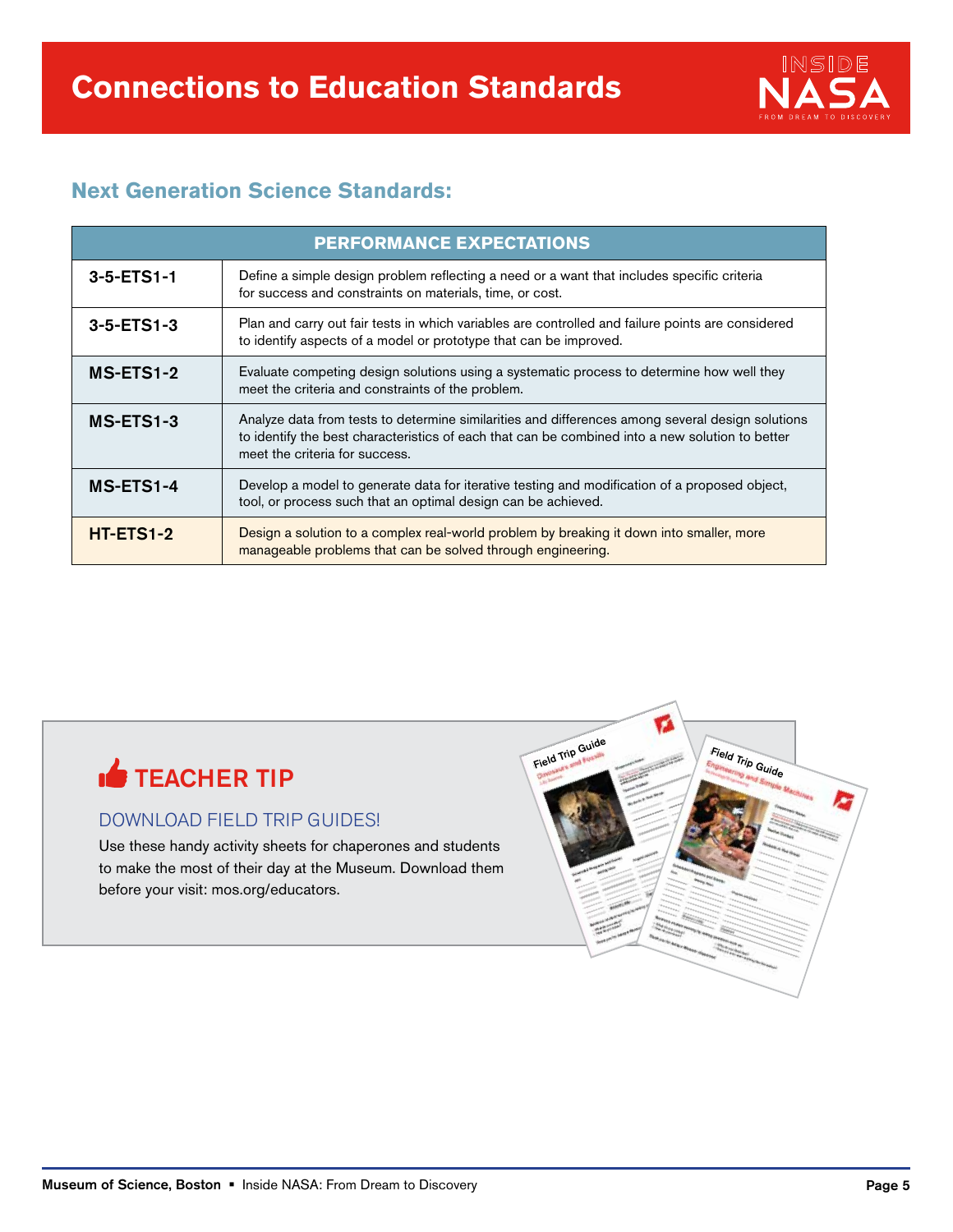

#### **Massachusetts Science and Technology/Engineering Standards (2013 Draft)**

| <b>STANDARDS</b>      |                                                                                                                                                                                                                                                                                                                                                                    |  |  |
|-----------------------|--------------------------------------------------------------------------------------------------------------------------------------------------------------------------------------------------------------------------------------------------------------------------------------------------------------------------------------------------------------------|--|--|
| 3-5-ETS1-1            | Define a simple design problem that reflects a need or a want. Include criteria for success and<br>constraints on materials, time, or cost that a potential solution must meet.                                                                                                                                                                                    |  |  |
| $3-5$ -ETS1-3         | Plan and carry out tests of one or more elements of a model or prototype in which variables<br>are controlled and failure points are considered to identify which elements need to be improved.<br>Apply the results of tests to redesign a model or prototype.                                                                                                    |  |  |
| 3-5-ETS1-5 (MA)       | Evaluate relevant design features that must be considered in building a model or prototype of<br>a solution to a given design problem.                                                                                                                                                                                                                             |  |  |
| 3-5-ETS2-2 (MA)       | Describe that technological products or devices are made up of parts. Use sketches or drawings<br>to show how each part of a product or device relates to other parts in the product or device.                                                                                                                                                                    |  |  |
| MS-ETS1-2             | Evaluate competing solutions to a given design problem using a systematic process to<br>determine how well each meets the criteria and constraints of the problem. Use a model<br>of each solution to evaluate how variations in one or more design features, including size,<br>shape, weight, or cost, may affect the function or effectiveness of the solution. |  |  |
| MS-ETS1-4             | Generate and analyze data from iterative testing and modification of a proposed object, tool,<br>or process to optimize the object, tool, or process for its intended purpose.                                                                                                                                                                                     |  |  |
| MS-ETS2-2 (MA)        | Given a design task, select appropriate materials based on specific properties needed in the<br>construction of a solution.                                                                                                                                                                                                                                        |  |  |
| <b>HS-ETS1-2</b>      | Break a complex real-world problem into smaller, more manageable problems that each can<br>be solved using scientific and engineering principles.                                                                                                                                                                                                                  |  |  |
| <b>HS-ETS3-2 (MA)</b> | Use a model to explain how information transmitted via digital and analog signals travels through<br>the following media: electrical wire, optical fiber, air, and space. Analyze a communication<br>problem and determine the best mode of delivery for the communication(s).                                                                                     |  |  |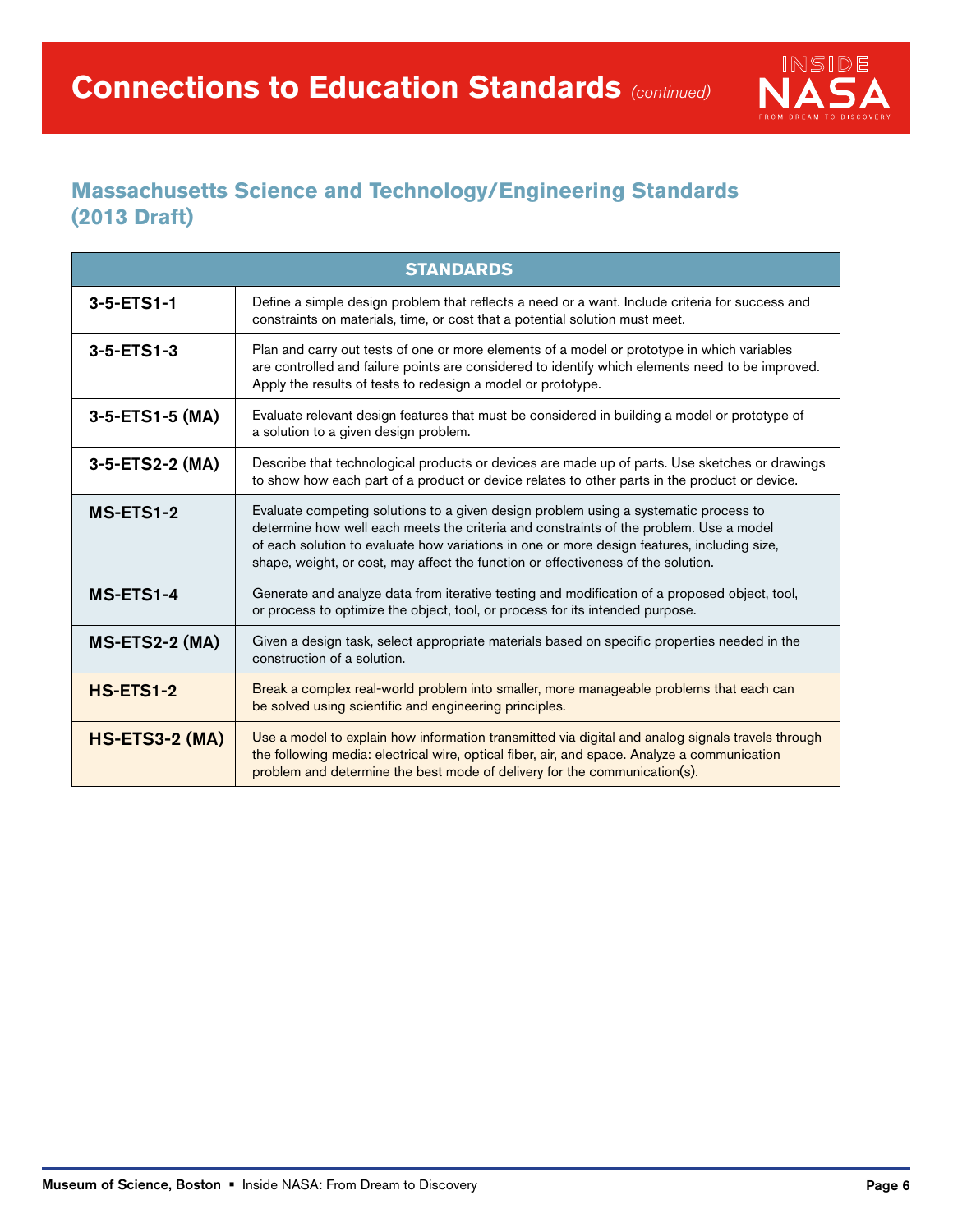

#### **Massachusetts Science and Technology/Engineering Curriculum Framework (2001)**

| <b>GRADE LEVEL</b> | <b>SUBJECT</b>                    | <b>LEARNING STANDARD</b>                                                                                                                                                                                                                                                                        |
|--------------------|-----------------------------------|-------------------------------------------------------------------------------------------------------------------------------------------------------------------------------------------------------------------------------------------------------------------------------------------------|
| $3 - 5$            | Technology/<br><b>Engineering</b> | 1.1: Identify materials used to accomplish a design task based on<br>a specific property, i.e., weight, strength, hardness, and flexibility.                                                                                                                                                    |
| $3 - 5$            | Technology/<br><b>Engineering</b> | 2.3: Identify relevant design features (e.g., size, shape, weight) for<br>building a prototype of a solution to a given problem.                                                                                                                                                                |
| $6 - 8$            | Technology/<br><b>Engineering</b> | 1.1: Given a design task, identify appropriate materials (e.g., wood,<br>paper, plastic, aggregates, ceramics, metals, solvents, adhesives) based<br>on specific properties and characteristics (e.g., weight, strength, hardness,<br>and flexibility).                                         |
| $6 - 8$            | Technology/<br><b>Engineering</b> | 2.1: Identify and explain the steps of the engineering design process,<br>i.e., identify the need or problem, research the problem, develop possible<br>solutions, elect the best possible solution(s), construct a prototype, test<br>and evaluate, communicate the solution(s), and redesign. |
| $6 - 8$            | Technology/<br><b>Engineering</b> | 2.5: Explain how such design features as size, shape, weight, function,<br>and cost limitations would affect the construction of a given prototype.                                                                                                                                             |
| 9 or 10            | <b>Physics</b>                    | 6.1: Describe the electromagnetic spectrum in terms of wavelength<br>and energy, and be able to identify specific regions such as visible light.                                                                                                                                                |
| 9 or 10            | Technology/<br><b>Engineering</b> | 1.1: Identify and explain the steps of the engineering design process, i.e.,<br>identify the problem, research the problem, develop possible solutions,<br>select the best possible solution(s), construct a prototype, test and<br>evaluate, communicate the solution(s), and redesign.        |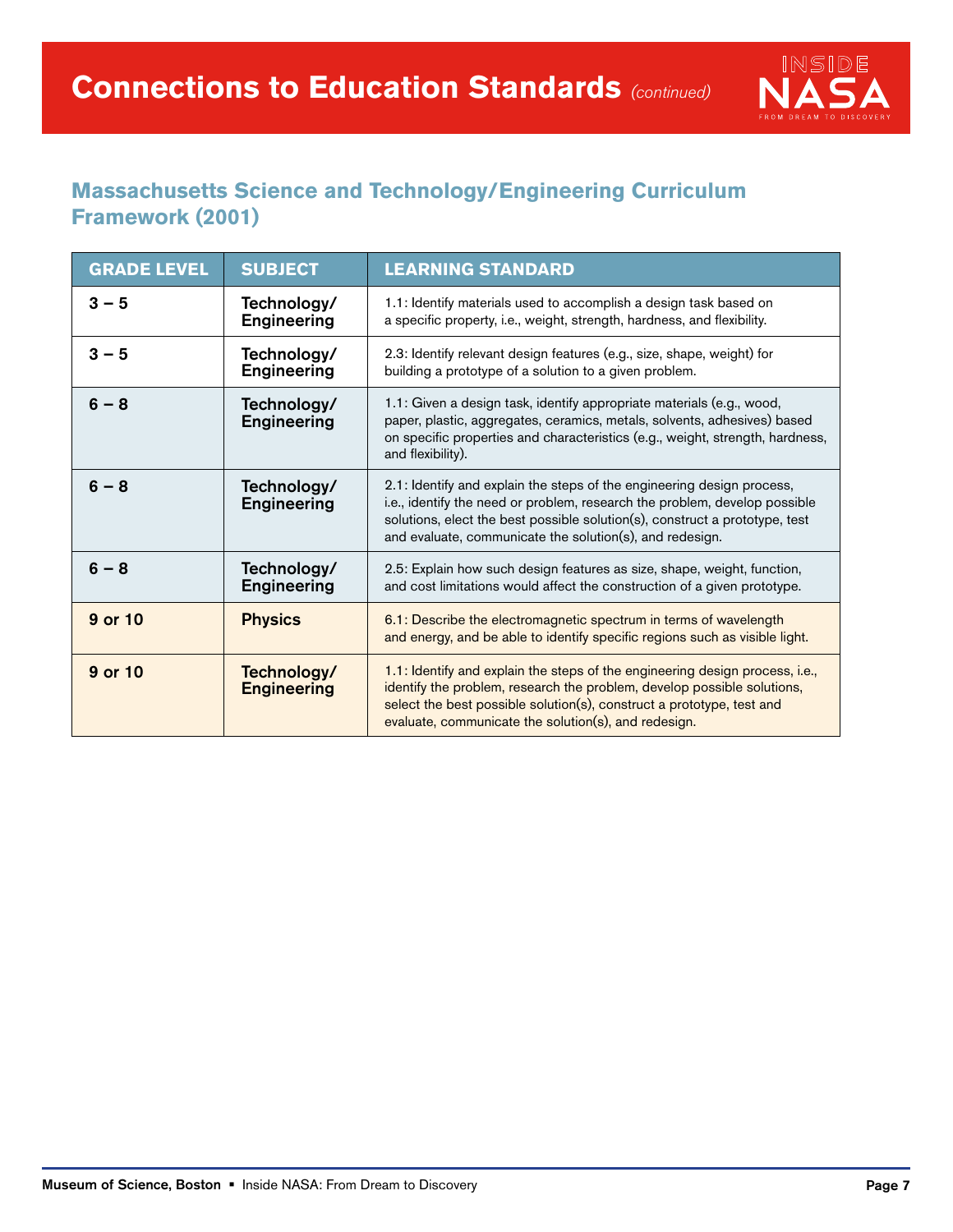

Your journey to the stars continues! With astronomy-related offerings located throughout the Museum's Exhibit Halls, you and your students can continue your extraterrestrial explorations for a day filled with the excitement of learning.



#### **Cosmic Light** outside Planetarium, Red Wing, Level 1

Almost everything we know about the universe comes from studying light. In this exhibit, students explore the Milky Way Galaxy to discover how different wavelengths on the electromagnetic spectrum can offer a range of information about our universe. Students can also visit scale models of our solar system's planets and even touch a 50,000 year old meteorite.

#### **The Light House** Blue Wing, Level 2

Explore the science behind light and color. Students can play with light using a variety of mirrors and filters, or learn about color addition using a specially-lit wall. This exhibit provides lots of opportunities for interactivity and inquiry. *Free with Exhibit Halls admission.*